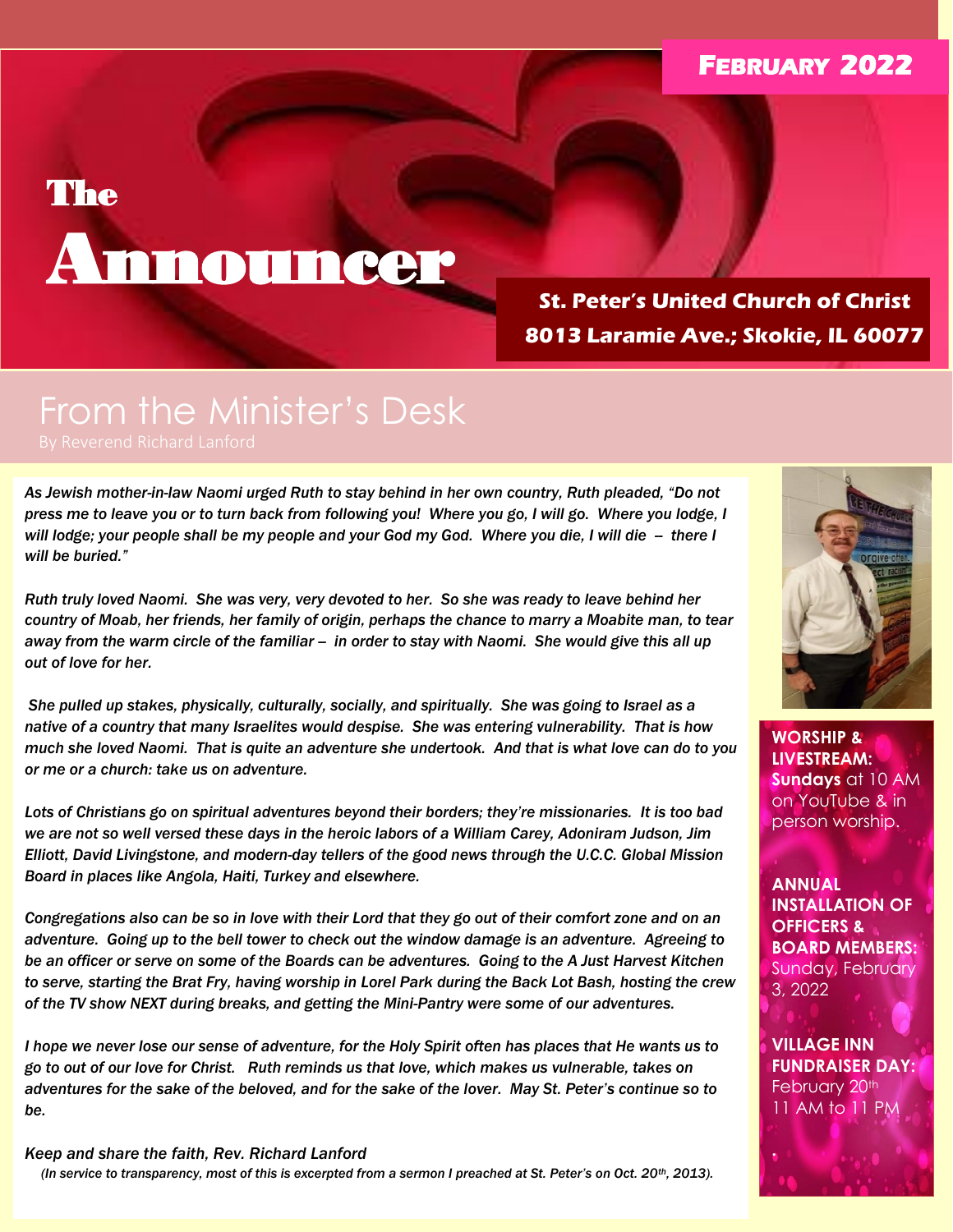**THE ANNUAL INSTALLATION OF OFFICERS AND BOARD MEMBERS . . .** Will be *Sunday,* 

*February 6th* this year. Given that we're having hybrid worship, we will encourage the Installees to participate in person of possible, but at home if deemed safest by those being installed. If you're being installed remotely, remember to follow along with your e-bulletin and answer the questions posed in the service as if you were in the sanctuary in the group on the chancel steps!

**VILLAGE INN FOOD FUNDRAISER!** Our next

Village Inn food fundraiser day will be on *Sunday, February 20th from 11 AM to 11 PM.* What a great day to plan to order carryout, delivery or dine-in (just don't forget your vaccination card for dining in) and enjoy a meal with friends, game or show on TV and not have to cook and clean. The best part is *we get 20% of whatever you spend***.** That's the largest percentage any restaurant or chain will do. Plus, they have a wide variety of amazing food, something for everyone! Mark your calendars, help us and help you, too!

# **ASH WEDNESDAY WORSHIP AND LENTEN**

**STUDY** - Ash Wednesday is next month. It will be *Wednesday, March 2nd*. COVID health concerns and in-place protocols allowing, we'll plan right now for services at 11:30 AM and 7:00 PM. The Lenten Bible Study will begin the Wednesday evening after that; suggestions for topics are welcome!

# **A WORD OF GRATITUDE**

On behalf of the congregation of St. Peter's United Church of Christ and the Board of Finance, we thank everyone whose generous response to our request for year-end giving helped place us in the black! This included sizable gifts from nonmembers, but also from you folks who do claim this as your spiritual community, your home house of worship. Thank you, thank you, thank you! All gifts made a big difference and are very much appreciated.

#### **WOMEN'S GUILD MEETINGS 2022**

FEBRUARY 9TH, 2022 NO GUILD MEETING!!!!! DUE TO INCREASE CASES OF COVID 19 *MARCH 9TH, 9:30 A.M.* SOUP LUNCH HOSTESSES: Barbara Bailey and Sue Bailey DEVOTIONS: Barbara Todd PROGRAM: ANNUAL KITCHEN CLEAN-UP The guild did not met in January due to cold weather. Please watch your announcer monthly for dates of our future meetings. Submitted by Sue Bailey



#### **DONATIONS TO THE MINI FOOD PANTRY** -

We're running low again! Our pantry is a huge success and we need your help to keep it going. Canned food veggies, fruit, meat like tuna, chicken, etc. are great items. Fun and unusual things are also great. We currently do not need more mac and cheese or peas for now, lol! Bring your items Sundays or during office hours, we have shelves under the mailboxes by the stairs for all the food.

**SPRING CRAFT FAIR 2022 is** *MAY 7TH***:** In the next two weeks Wendy will be contacting previous vendors (and the ones that were on a waiting list) with application forms for our Spring Fair on May 7th. *If there are any from church interested on having a table to sell their crafts please let Wendy or Beth Lanford know to reserve your spot.* We anticipate (and hope) this will be a sold out event so we'd like to offer to members first. Any questions contact us at st.peteruccbazaar@gmail.com. Thanks so much!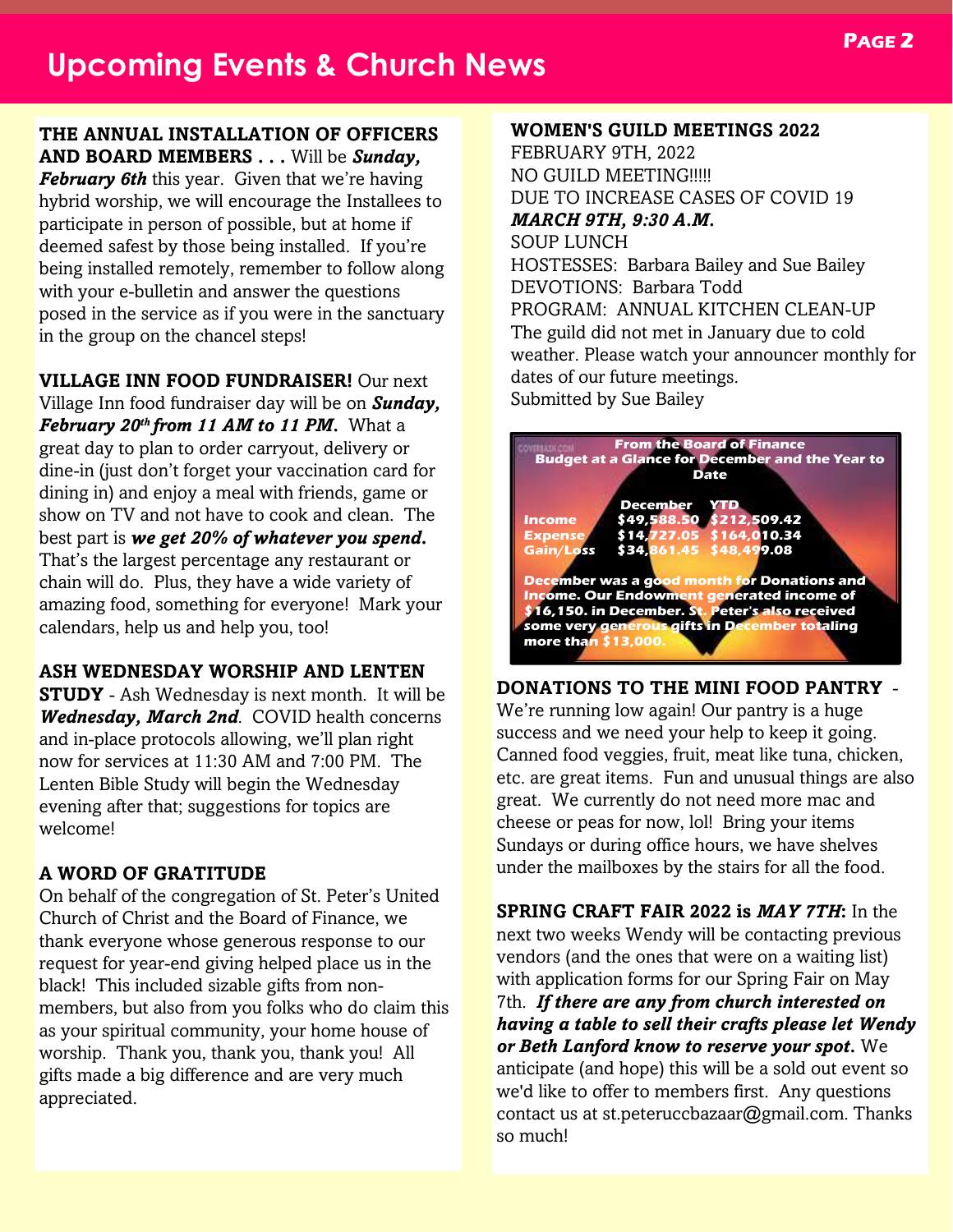# **Birthdays, Anniversaries, Prayer Requests & Our People**

# **Page 3**

## **FEBRUARY BIRTHDAYS**

- *2/2 – Madeleine Reese Todd*
- *2/5 – Daniel (Mau) Gemignani*
- *2/8 – Susan Lesher*
- *2/16 – Sue (Burmeister) Speicher*
- *2/19 – Hunter Medaglia; Lois Jarmuth Richard Schaller*
- *2/27 – Eric Svenson; Lincoln Svenson*

# **FEBURARY ANNIVERSARIES**

*2/2- Karen and Ken Christianson*

# **MARCH BIRTHDAYS**

- *2/2 – Grace Castillo; Joshua Castillo*
- *2/4 – Tyler O'Hara*
- *2/5 – Britta Christianson*
- *2/6 – Phil Lindroth*
- *2/7 – John Gruze; Rich Schneider*
- *2/10 – Don Kahn; Jamie Iannotti Jeff Loach*
- *2/11 – Lana Kahn; Ray Erdman*
- *2/12 – Adrianna Paige; Tracy (Paige) Puckett*
- *2/13 – Roy Svenson*
- *2/16 – William Hoellerich*
- *2/19 - Angela Washek Kuras*
- *2/23 – Haley Kahn*
- *2/24 – Jason Iannotti; John Balling*
- *2/28 – Sue Bailey*

# **MARCH ANNIVERSARIES**

*2/2- Alice and Bill Schaller*

# PRAYER REQUESTS: Ingrid Anderson,

Guy and Traudel Cline, Pat Mauer Erdman, Linda Haig, Ken Itter, Helen Mauer, Jim Todd, Roy Svenson & Cristy Lopez.

If you see your name listed and would like it removed, or, someone you know should be added, please contact the office.

**Donation statements** All those who donated to St. Peter's UCC in 2021 were either given a donation statement at the Annual Meeting or it was mailed to you on January 31st. If you do not get one in the upcoming week or so and were expecting one, or find anything incorrect on your statement, contact the office. Thanks so much for your generosity!

## **LECTOR & NURSERY SCHEDULE FOR FEBRUARY**

- **Feb. 6** Nursery: Carolyn V. Lector: Rich S.
- Feb. 13 Nursery: Kathy Lector: Annie
- **Feb. 20** Nursery: Annie Lector: Mark L. (for Olivia)
- **Feb. 27** Nursery: Laurie M. Lector: Beth L.
- **Mar. 6** Nursery: Beth L. Lector: Peter S.

**HOSPITALIZED:** Dorothy Panzke had surgery to mend a broken leg in December and has continued to rehab at Harmony House in Chicago. She contacted COVID and got through that at Harmony House. Her daughter Kelly is to have spinal surgery scheduled for February 22nd. Ursula Dworak also came down with COVID and ended up at Glenbrook Hospital in January. She was in ICU for bit and went through a bit of a scary period, but as of this writing she is improving daily and like Dorothy may be home by the time this comes to you. If not, she may be getting some physical therapy somewhere if not at home. Annemarie Gloeckner was at St. Francis Hospital in Evanston for several days to deal with a variety of symptoms and problems, and she has stabilized and improved and is home now. Her daughter-inlaw Marcia Hilliard had her knee surgery postponed until more hospital beds are available for non-COVID patients. Please keep these folks and their families in prayer. Thank you!